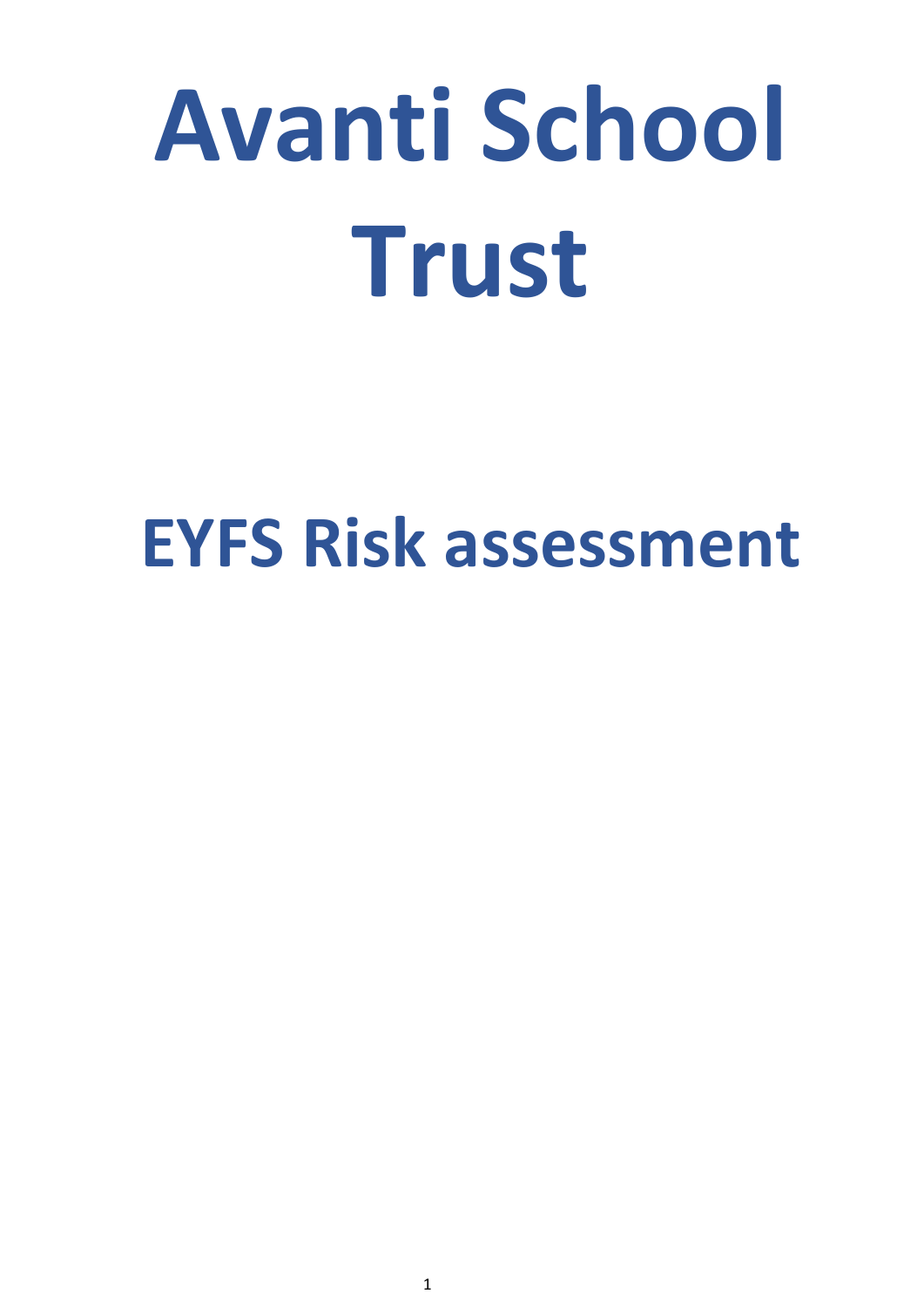#### **Why risk assess?**

Across the Early Years environment, we aim to offer a wide range of exciting and engaging learning opportunities to help develop children's foundation skills. In any situation where there are a number of children working and playing together there are risks but there are also benefits. We take the health and safety of children very seriously and assess each situation by considering the potential risks and the benefits and then through discussion we can decide if the risks can be managed appropriately and that the benefits are valid, reasonable and productive in moving children's learning forward.

The following risk assessments cover the main areas of the indoor and outdoor environment. The general checklist covers our daily considerations before opening up the environment to parents and children.

All risk assessments are reviewed yearly to ensure they are up-to-date and relevant however, an assessment will be made immediately if there is an incident or an area of the environment is adapted or changed in any significant way.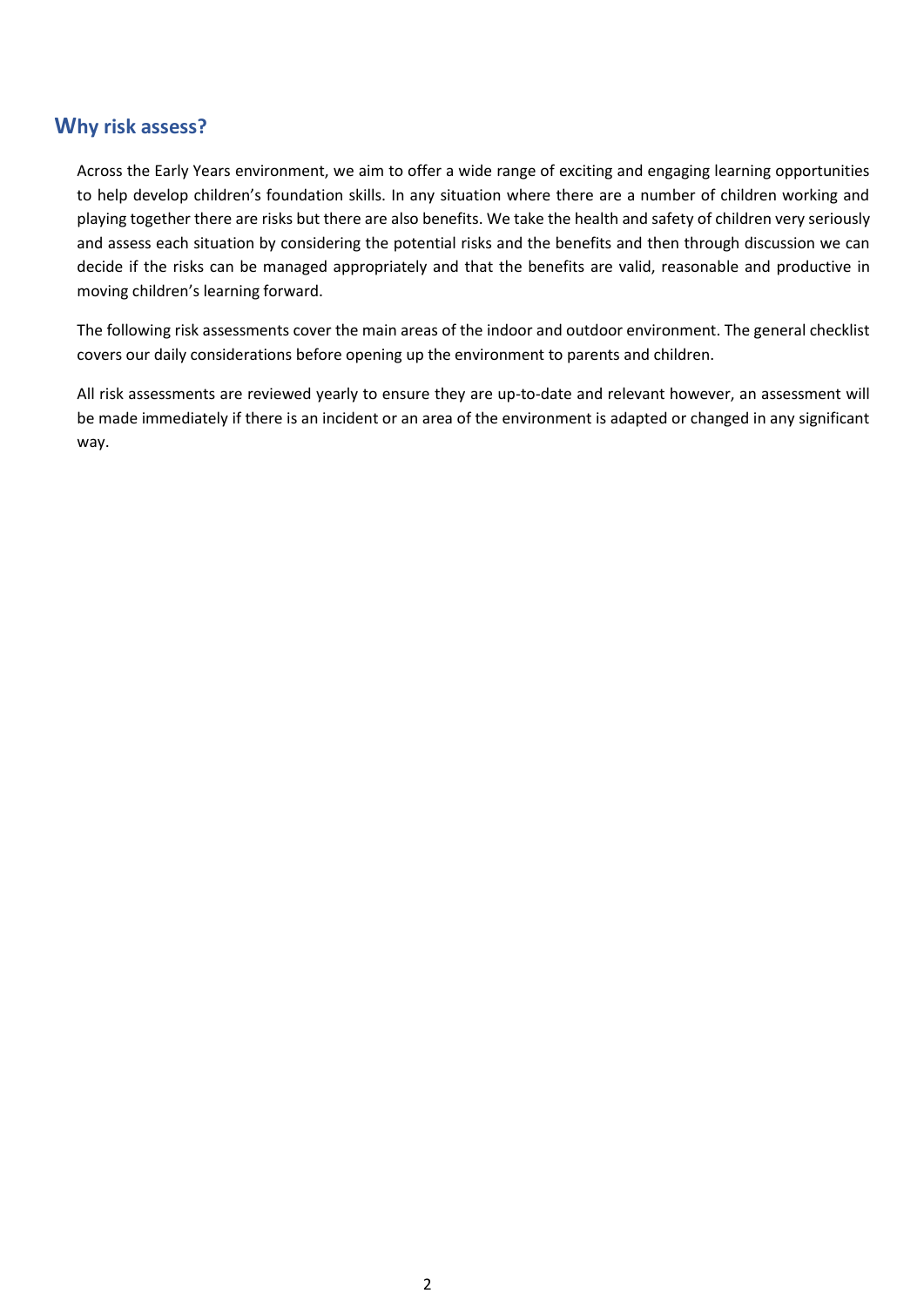#### **Contents**

Daily Checklist

Indoor Risk Assessment

Outdoor Risk Assessments:

- Mud kitchen and digging patch
- Climbing equipment and free standing equipment
- Wheeled toys
- Growing beds/vegetable gardens
- Sand and water
- Bug hotel
- Construction
- Stage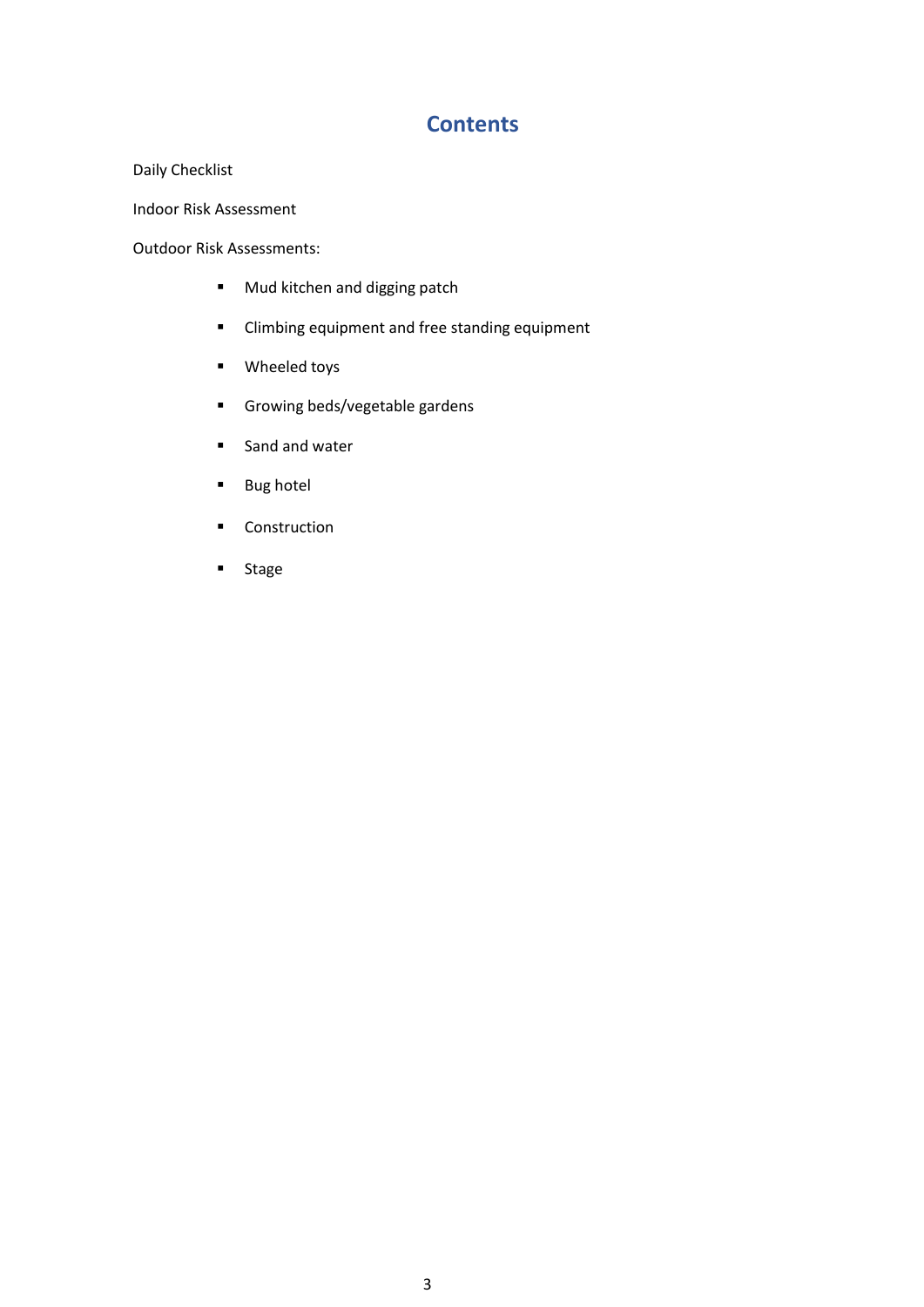## **Daily Safety Checklist**

| <b>Item</b>    | <b>Details</b>                                                                      | <b>Tick or Comment</b> |
|----------------|-------------------------------------------------------------------------------------|------------------------|
|                | <b>OUTDOOR ENVIRONMENT</b>                                                          |                        |
| $\mathbf{1}$   | Gate to front of school is locked                                                   |                        |
| $\overline{2}$ | Gates to Nursery area locked                                                        |                        |
| 3              | Storage sheds are locked                                                            |                        |
| 4              | Check under any covered areas, sweep if necessary                                   |                        |
| 5              | Pick up litter                                                                      |                        |
| 6              | Check drain holes are clear and covered with grill                                  |                        |
| $\overline{7}$ | Check outdoor furniture is safe                                                     |                        |
| 8              | Remove any broken/unsafe outdoor toys and equipment                                 |                        |
| 9              | Check the outdoor surface is safe                                                   |                        |
| 10             | Ensure all tarpaulin is stored safely                                               |                        |
|                | <b>INDOOR ENVIRONMENT</b>                                                           |                        |
| $\mathbf{1}$   | Check toilets and sinks are clean and there is sufficient toilet<br>paper and soap. |                        |
| $\overline{2}$ | Check indoor furniture and equipment is safe.                                       |                        |
| 3              | Check plug sockets are covered.                                                     |                        |
| 4              | Check the snack table is clean and that the children have<br>access to fresh water  |                        |
| 5              | Unlock the fire door to the outside area                                            |                        |
| 6              | Place chairs out around tables and check for damage                                 |                        |
| $\overline{7}$ | Check classroom floor                                                               |                        |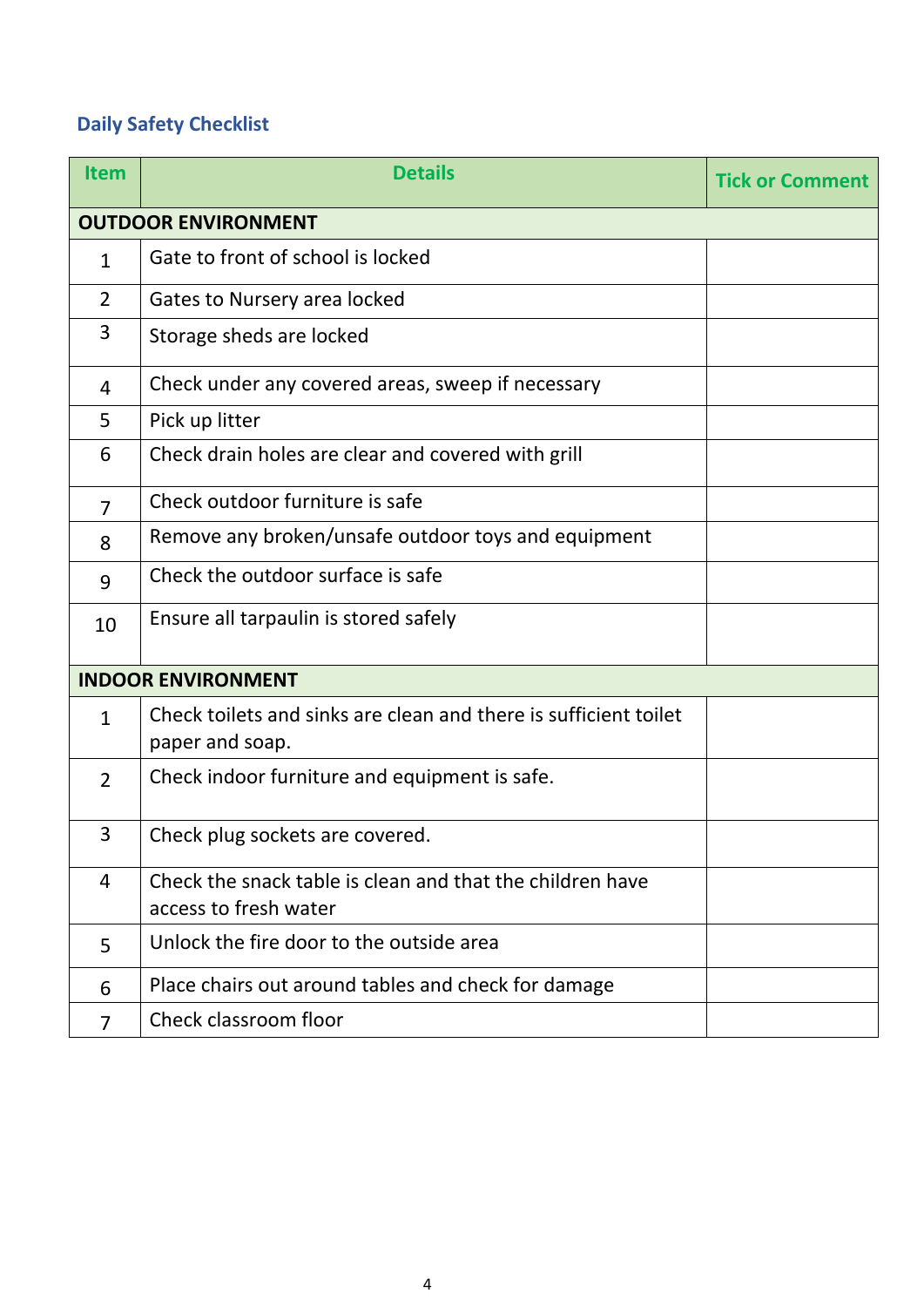# **Benefit Risk Assessment: Indoor Activities**

|                                       |                                                                                        |                                                                                               |                                                                                                                                                |   | <b>Risk</b>       |   |                                                                                                                                                                                                                                                                                                                                            |                       |                                     |          |                 |
|---------------------------------------|----------------------------------------------------------------------------------------|-----------------------------------------------------------------------------------------------|------------------------------------------------------------------------------------------------------------------------------------------------|---|-------------------|---|--------------------------------------------------------------------------------------------------------------------------------------------------------------------------------------------------------------------------------------------------------------------------------------------------------------------------------------------|-----------------------|-------------------------------------|----------|-----------------|
| <b>Activity/Hazard</b>                | <b>Benefit</b>                                                                         | <b>Risks</b>                                                                                  | <b>Children's voice</b>                                                                                                                        |   | <b>Assessment</b> |   | (use Matrix)                                                                                                                                                                                                                                                                                                                               |                       | <b>Elimination/ Control methods</b> | Who/When | <b>Progress</b> |
|                                       |                                                                                        |                                                                                               |                                                                                                                                                | L | C                 | R |                                                                                                                                                                                                                                                                                                                                            |                       |                                     |          |                 |
| <b>Malleable</b><br><b>activities</b> | Physical development as<br>well as motor skills<br>practice.                           | Possible allergic<br>reactions to<br>materials.<br>Consumption of<br>materials.               | I can roll and cut this up<br>to make a birthday cake<br>for you                                                                               |   |                   |   | Check all information on allergies and avoid<br>allergens. Make sure all other materials are<br>sensitive and are diluted according to the<br>instructions. Children follow the no<br>consumption rule in this area                                                                                                                        | Staff and<br>parents  |                                     |          |                 |
| <b>Toy boxes</b>                      | Add stimulus to play<br>increasing vocabulary,<br>interaction and<br>communication.    | Falling toys, heavy<br>boxes being<br>moved unsafely,<br>trapped fingers or<br>drops on toes. | We have to think before<br>we move the boxes                                                                                                   |   |                   |   | Ensure boxes and baskets are not<br>overloaded.<br>Provide low storage for boxes.<br>Adults to oversee manual handling and<br>model safe techniques.                                                                                                                                                                                       | Staff and<br>children |                                     |          |                 |
| <b>Slips and trips</b>                |                                                                                        | Children trip or<br>slip on toys left on<br>the floor                                         | You need to look where<br>you are walking, tidy up<br>what you don't need                                                                      |   |                   |   | Set expectations about how much can be<br>out at any one time and encourage children<br>to tidy up what they are no longer playing<br>with to keep the environment safe.<br>Any spills on floor to be mopped up straight<br>away.<br>Any objects on floor that could be a trip<br>hazard to be picked up.                                  | Staff and<br>children |                                     |          |                 |
| <b>Scissors, hole</b><br>punches      | Promotes the children's<br>motor skills and creative<br>play                           | Children cut                                                                                  | When need to hold the<br>themselves or others <i>scissors safely and walk with</i><br>them.<br>I must not put my fingers in<br>the hole punch. |   |                   |   | Talk to the children about the use of<br>scissors, e.g. for paper and card. The<br>scissors must be used to cut. Make it clear<br>to the children that you don't use the<br>scissors to cut hair or each other's clothes.<br>Model to the children how to use scissors<br>and walk with them safely. Model how to<br>use the hole punches. | Staff and<br>children |                                     |          |                 |
| <b>Open shelves</b>                   | <b>Encourage independence Children climb the</b><br>and self-selection of<br>resources | shelves or hang of it<br>causing shelves to<br>fall                                           | must not climb the shelves<br>or hang off the furniture                                                                                        |   |                   |   | Talk to the children about the open shelves<br>and how to use them safely. Encourage the<br>children to find an adult if a child is using<br>the shelves incorrectly.                                                                                                                                                                      | Staff and<br>children |                                     |          |                 |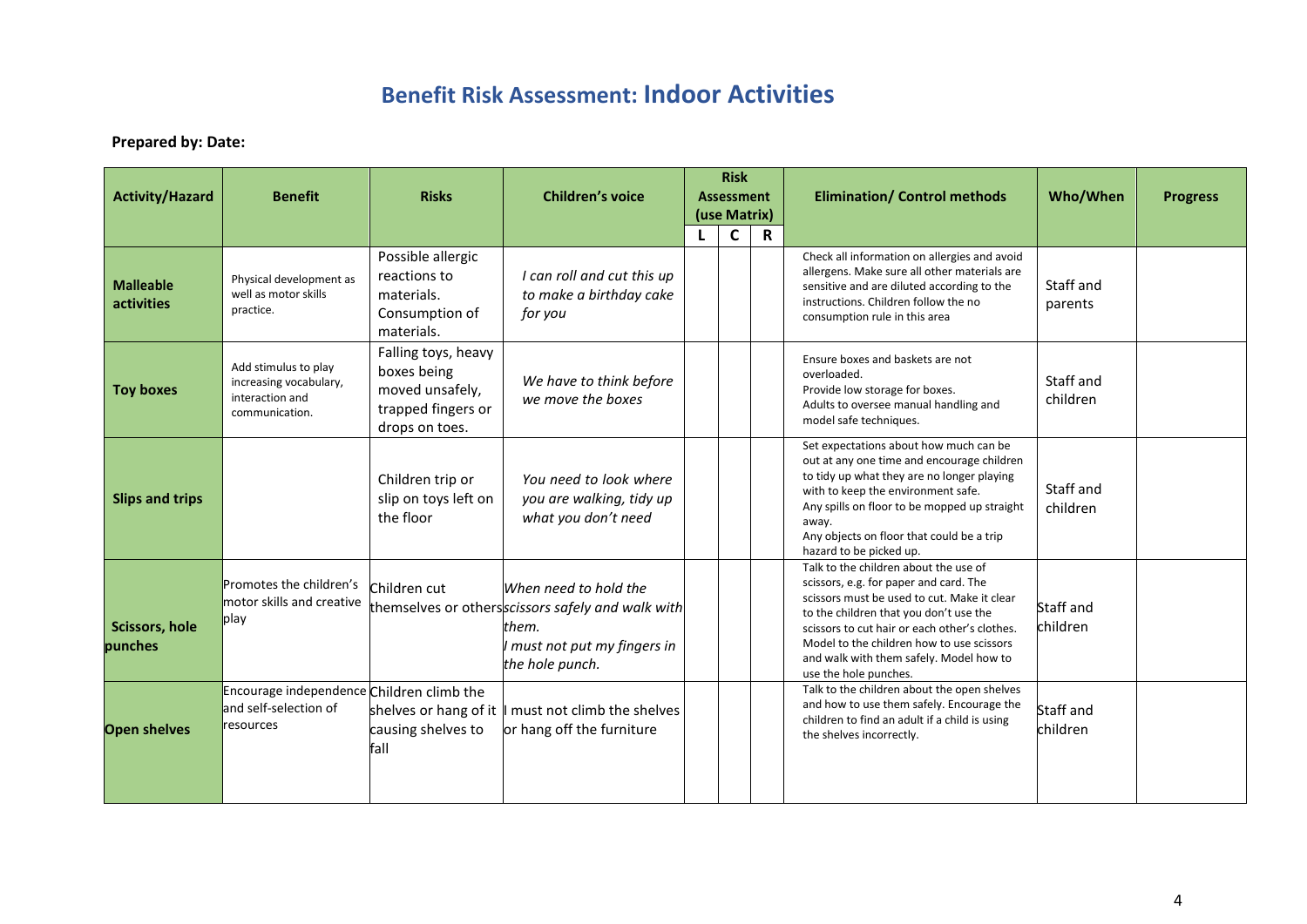# **Benefit Risk Assessment: Mud Kitchen and Digging Patch**

| <b>Activity/Hazard</b>                      | <b>Benefit</b>                                                                                                                                                                                               | <b>Risks</b>                                              | <b>Children's voice</b>                                                 | <b>Risk</b><br>Assessment<br>(use Matrix) |   | <b>Elimination/ Control methods</b>                                                                                                                                                                                                         | Who/When                                               | <b>Progress</b> |
|---------------------------------------------|--------------------------------------------------------------------------------------------------------------------------------------------------------------------------------------------------------------|-----------------------------------------------------------|-------------------------------------------------------------------------|-------------------------------------------|---|---------------------------------------------------------------------------------------------------------------------------------------------------------------------------------------------------------------------------------------------|--------------------------------------------------------|-----------------|
|                                             |                                                                                                                                                                                                              |                                                           |                                                                         | $\mathsf{C}$                              | R |                                                                                                                                                                                                                                             |                                                        |                 |
| <b>Contact with</b><br>soil                 | Exposure to beneficial<br>bacteria to build a<br>healthy immune system.<br>Sensorial open ended<br>materials.<br>Normal childhood<br>experience.                                                             | Ingesting soil                                            | It's fun to get dirty<br>The mud feels good                             |                                           |   | Provide hand washing facilities during and<br>after play<br>Establish good handwashing routines.<br>Children encouraged to follow a no<br>consumption routine in this area                                                                  | <b>Staff</b><br>At the<br>beginning of<br>each session |                 |
| <b>Soil</b><br>contamination                | Children can be involved<br>in checking the area<br>before play creating a<br>sense of ownership and<br>raising awareness of<br>potential hazards                                                            | Ingesting/absorbing<br>contaminated soil                  | Tell the teacher if we<br>see something strange                         |                                           |   | Soil should be checked for contaminants<br>daily, before play<br>This is part of the daily checklist<br>Children follow the no consumption rule in<br>this area<br>Not using manure or any chemicals on the<br>garden or surrounding areas. | Staff<br>Part of daily<br>checklist                    |                 |
| <b>Washing up</b><br>hands                  | Children learn good<br>hygiene practices                                                                                                                                                                     | Wet areas<br>Slips and trips                              | We need to wash the<br>mud off properly                                 |                                           |   | Provide washing facilities and at times of<br>extreme mud, provide rinsing facilities<br>outside.<br>Staff to monitor floor areas for water and<br>mop up when necessary.                                                                   | Staff to<br>monitor                                    |                 |
| <b>Washing up</b><br>utensils,<br>equipment | Involving the children in<br>the cleaning and tidying<br>creates a sense of<br>ownership<br>Can help with fine and<br>gross motor skills                                                                     | Manual handling<br>Moving pots and<br>pans                | We need to pick the<br>pots up off the floor and<br>put the spoons away |                                           |   | Ensure buckets and baskets are not<br>overloaded.<br>Provide low storage for pots and pans.<br>Adults to oversee manual handling and<br>model safe techniques.                                                                              | Staff to<br>monitor                                    |                 |
| Water                                       | Adds a new dimension to<br>the play, changing the<br>states of materials so<br>children can mix, tip,<br>pour and stir to create<br>potions, stews and<br>soups.<br>Covers aspects of maths,<br>and science. | Drowning<br>Flooding during<br>prolonged or<br>heavy rain | I have made a stew we<br>are going to have our<br>friends over for tea  |                                           |   | Containers provided do not allow children to<br>fall in.<br>Teachers to supervise where large troughs<br>are in use and do not fill deeply.<br>Staff to monitor area during prolonged<br>heavy rain                                         | Staff to<br>monitor                                    |                 |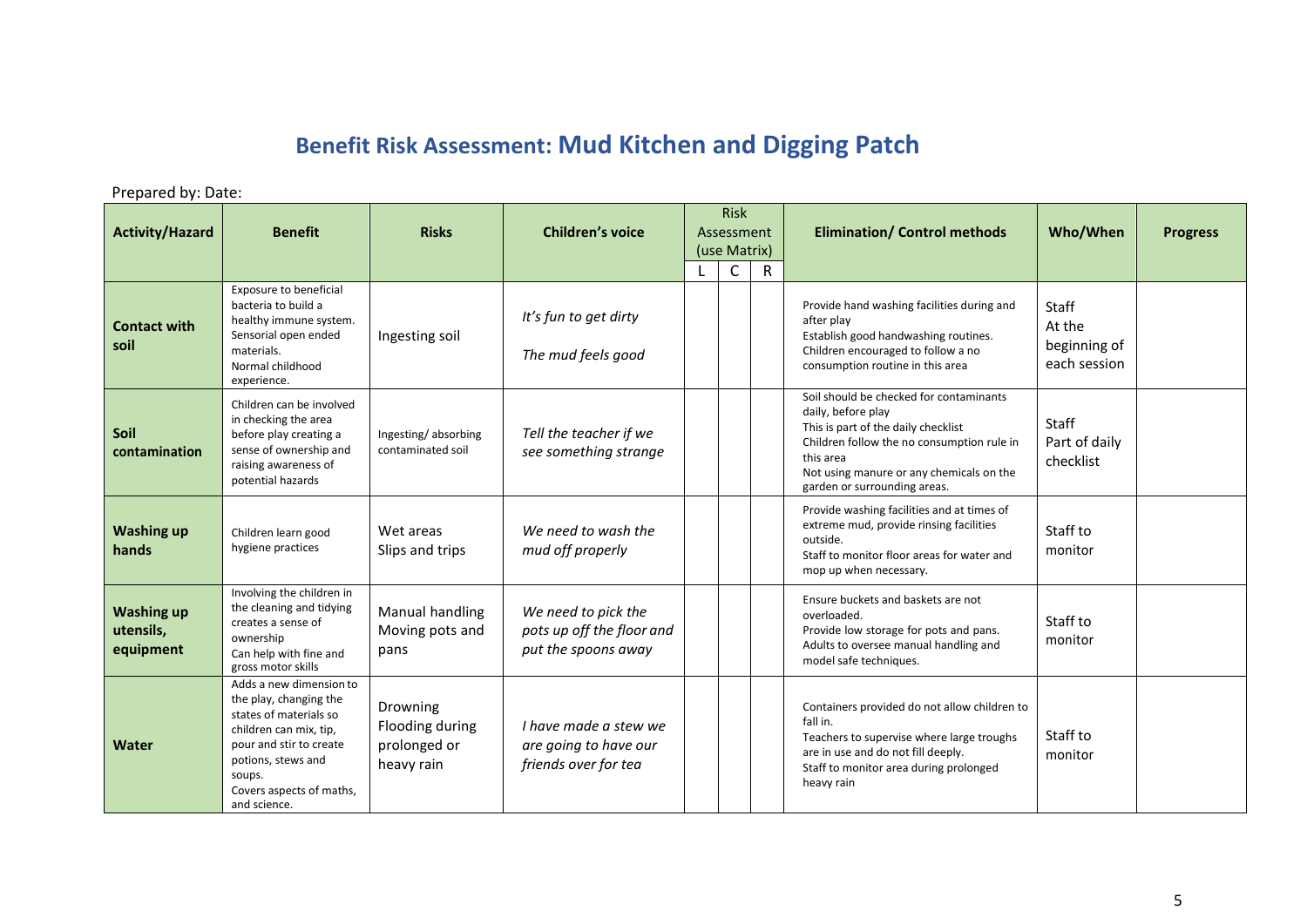| Water                                                                        | As above                                                                                                                  | Stagnant water,<br>consumption/<br>absorption of<br>contaminants | Don't drink it, it<br>would be yucky!                            | Water containers are emptied at the end of<br>each session/ day so they do not go<br>stagnant.<br>Water containers are emptied regularly and<br>check for contaminants.<br>Children are encouraged to follow a no<br>consumption routine in this area.<br>Children are made aware of the hazards of<br>stagnant water. | Staff to<br>monitor |  |
|------------------------------------------------------------------------------|---------------------------------------------------------------------------------------------------------------------------|------------------------------------------------------------------|------------------------------------------------------------------|------------------------------------------------------------------------------------------------------------------------------------------------------------------------------------------------------------------------------------------------------------------------------------------------------------------------|---------------------|--|
| Wet/dirty<br>clothes                                                         | Children become<br>responsible for their own<br>belongings<br>Children practice<br>changing clothes and<br>shoes          | Children get cold                                                | We should wear mud<br>suits and wellies so<br>they can get dirty | School has a supply of mud suits and<br>wellies.<br>Parents are asked to supply coats that they<br>do not mind getting muddy.                                                                                                                                                                                          | School<br>Parents   |  |
| Gravel,<br>pebbles,<br>woodchip or<br>other pieces of<br>natural<br>material | Fine and gross motor<br>skills are developed<br>when lifting, mixing,<br>stirring and pouring<br>The connection to nature | Choking                                                          | I love mixing all the<br>materials into my pot                   | Any children who are likely to explore<br>putting things into their mouths are<br>identified and given greater supervision in<br>this area<br>Children encouraged to follow a no<br>consumption rule in this area                                                                                                      | Staff               |  |
| <b>Using plants</b><br>and other<br>foraged natural<br>materials             | Connection to nature<br>Creative stimulus<br>Sensorial<br>Open ended materials                                            | Ingesting or<br>absorption of<br>poisonous plants<br>Allergies   | I like adding leaves and<br>twigs to my potion                   | Raise the risk of eating plants<br>Plants within the play area are chosen<br>carefully.<br>Adults to remove hazardous plants<br>Children encouraged to follow a no<br>consumption rule in this area.<br>Children encouraged to wash their hands<br>after play.                                                         | Staff               |  |

|            | <b>Risk Matrix</b> |               |             |             |                |              |  |  |  |  |  |  |
|------------|--------------------|---------------|-------------|-------------|----------------|--------------|--|--|--|--|--|--|
|            |                    |               | Consequence |             |                |              |  |  |  |  |  |  |
|            |                    | Insignificant | Minor       | Moderate    | Major          | Catastrophic |  |  |  |  |  |  |
|            | Almost<br>certain  | Moderate      | <b>High</b> | <b>High</b> | <b>Extreme</b> | Extreme      |  |  |  |  |  |  |
|            | Likely             | Moderate      | Moderate    | <b>High</b> | Extreme        | Extreme      |  |  |  |  |  |  |
| Likelihood | Possible           | Low           | Moderate    | <b>High</b> | <b>High</b>    | Extreme      |  |  |  |  |  |  |
|            | Unlikely           | Low           | Low         | Moderate    | <b>High</b>    | <b>High</b>  |  |  |  |  |  |  |
|            | Rare               | Low           | Low         | Low         | Moderate       | <b>High</b>  |  |  |  |  |  |  |

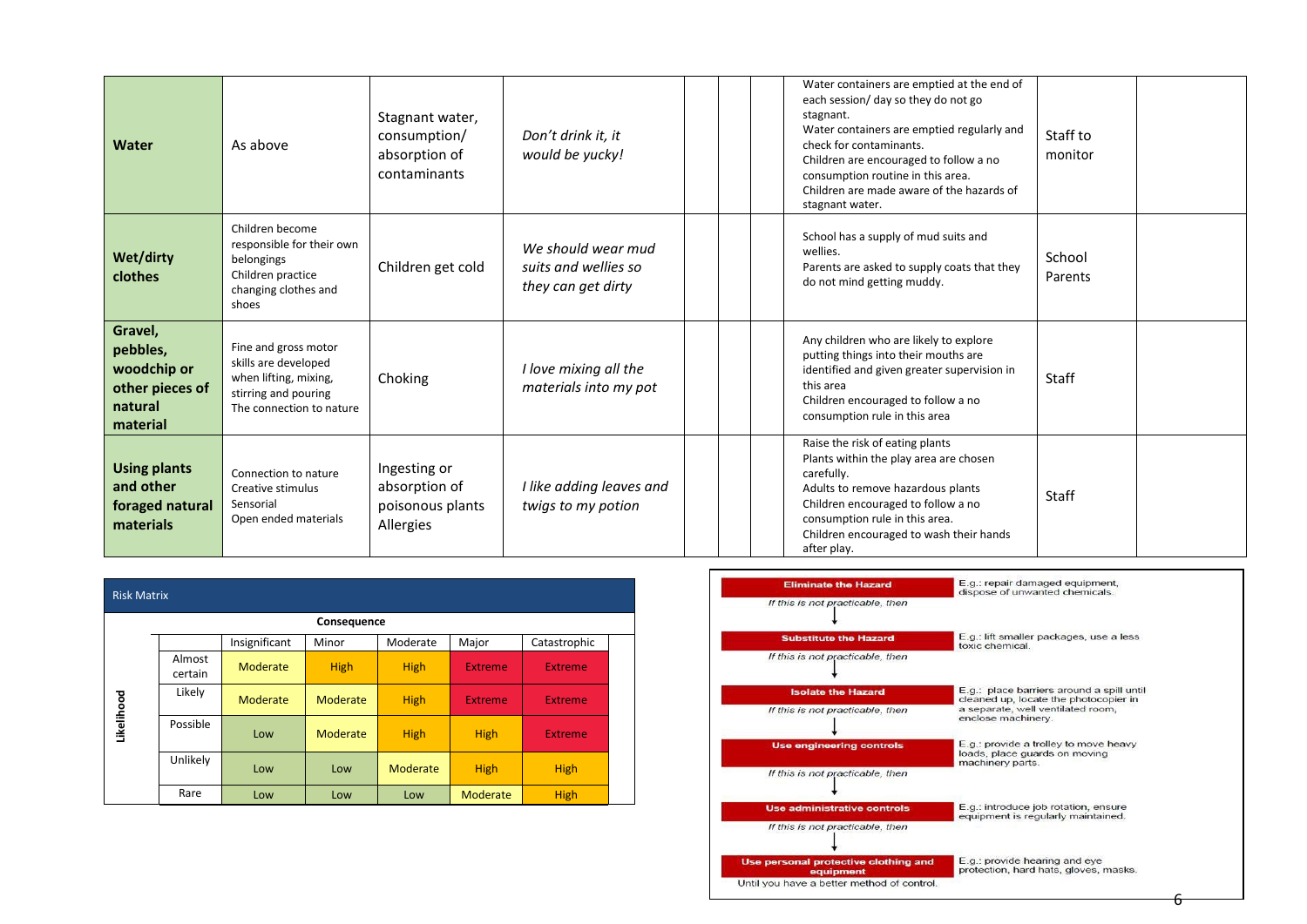# **Benefit Risk Assessment: Climbing equipment and free standing play equipment**

| <b>Activity/Hazard</b> | <b>Benefit</b>                                                                                                                                                                           | <b>Risks</b>                                       | <b>Children's voice</b>                                                    | <b>Risk</b><br><b>Assessment</b><br>(use Matrix) |   |   | <b>Elimination/ Control methods</b>                                                                                                                                                                                                                                                               | Who/When              | <b>Progress</b> |
|------------------------|------------------------------------------------------------------------------------------------------------------------------------------------------------------------------------------|----------------------------------------------------|----------------------------------------------------------------------------|--------------------------------------------------|---|---|---------------------------------------------------------------------------------------------------------------------------------------------------------------------------------------------------------------------------------------------------------------------------------------------------|-----------------------|-----------------|
|                        |                                                                                                                                                                                          |                                                    |                                                                            |                                                  | ັ | R |                                                                                                                                                                                                                                                                                                   |                       |                 |
| <b>Tyres</b>           | Opportunity to see the<br>environment from a<br>different perspective,<br>practice jumping,<br>climbing and sliding from<br>different heights<br>Incorporate equipment<br>into role play | Falling from a<br>height, slipping<br>on equipment | l am a going to<br>climb all the way to<br>the top of the tyre<br>mountain |                                                  |   |   | All children to have a safety talk before<br>using the equipment and numbers are<br>restricted to avoid collisions and<br>overcrowding.<br>Equipment is checked prior to use to ensure<br>all parts are safe and secure.<br>Equipment checked for stagnant water and<br>tyres covered each night. | Staff and<br>children |                 |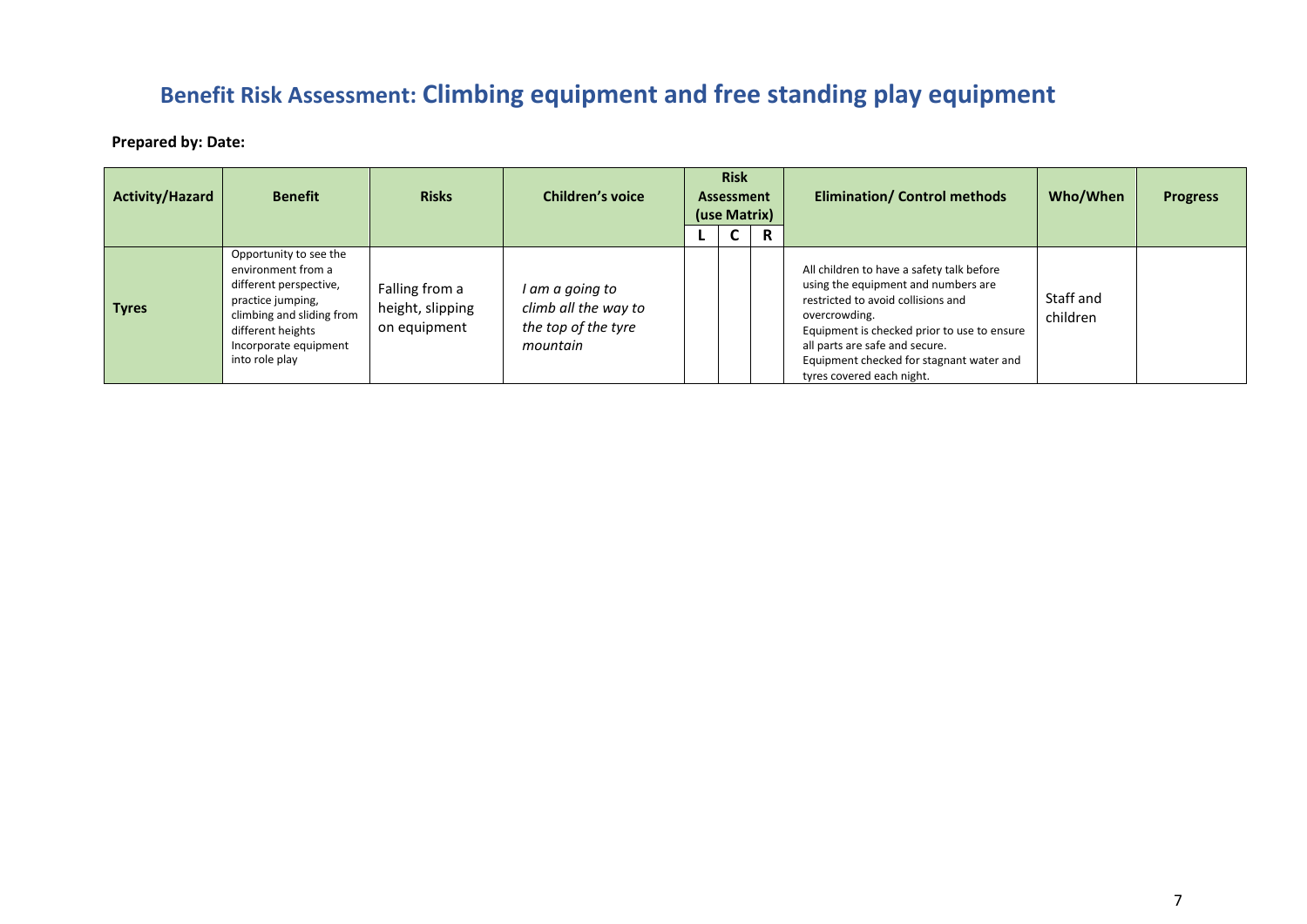# **Benefit Risk Assessment: Wheeled Toys**

| <b>Activity/Hazard</b>                                       | <b>Benefit</b>                                                                                               | <b>Risks</b>                                                                                            | <b>Children's voice</b>                                    |  | <b>Assessment</b><br>(use Matrix) |   | <b>Risk</b>                                                                                                                                                                                                                                                                                                                                                                                                               |                       |  |  | <b>Elimination/ Control methods</b> | Who/When | <b>Progress</b> |
|--------------------------------------------------------------|--------------------------------------------------------------------------------------------------------------|---------------------------------------------------------------------------------------------------------|------------------------------------------------------------|--|-----------------------------------|---|---------------------------------------------------------------------------------------------------------------------------------------------------------------------------------------------------------------------------------------------------------------------------------------------------------------------------------------------------------------------------------------------------------------------------|-----------------------|--|--|-------------------------------------|----------|-----------------|
|                                                              |                                                                                                              |                                                                                                         |                                                            |  | C                                 | R |                                                                                                                                                                                                                                                                                                                                                                                                                           |                       |  |  |                                     |          |                 |
| <b>Riding on and</b><br>being a<br>passenger on<br>the bikes | Physical development,<br>spatial awareness,<br>communication and<br>social skills. Part of<br>creative play. | Knocking other<br>children, clothing<br>trapped in moving<br>parts, bikes<br>tipping.                   | We are chasing a tiger it<br>escaped from the zoo.         |  |                                   |   | Involve children in safety talks about using<br>the bikes in the garden space.<br>Make sure children do not wear scarves in<br>the garden to avoid tangling in wheels.<br>Limit the number of wheeled toys in the<br>garden at any one time and keep them to<br>hard surface area to avoid<br>muddy/slippery wheels.<br>Ensure all wheeled toys are checked over<br>regularly for damage and replaced when<br>necessary.  | Children and<br>staff |  |  |                                     |          |                 |
| <b>Scooting</b><br>around the<br>garden                      | Physical development,<br>co-ordination. Social and<br>creative play.                                         | Knocking into<br>other children,<br>scooters<br>tipping/sliding.<br>Clothing trapped<br>in moving parts | This is a police scooter<br>we are keeping people<br>safe. |  |                                   |   | Involve children in safety talks about using<br>the scooters in the garden space.<br>Make sure children do not wear scarves in<br>the garden to avoid tangling in wheels.<br>Limit the number of wheeled toys in the<br>garden at any one time and keep them to<br>hard surface area to avoid muddy/slippy<br>wheels.<br>Ensure all wheeled toys are checked over<br>regularly for damage and replaced when<br>necessary. | Children and<br>staff |  |  |                                     |          |                 |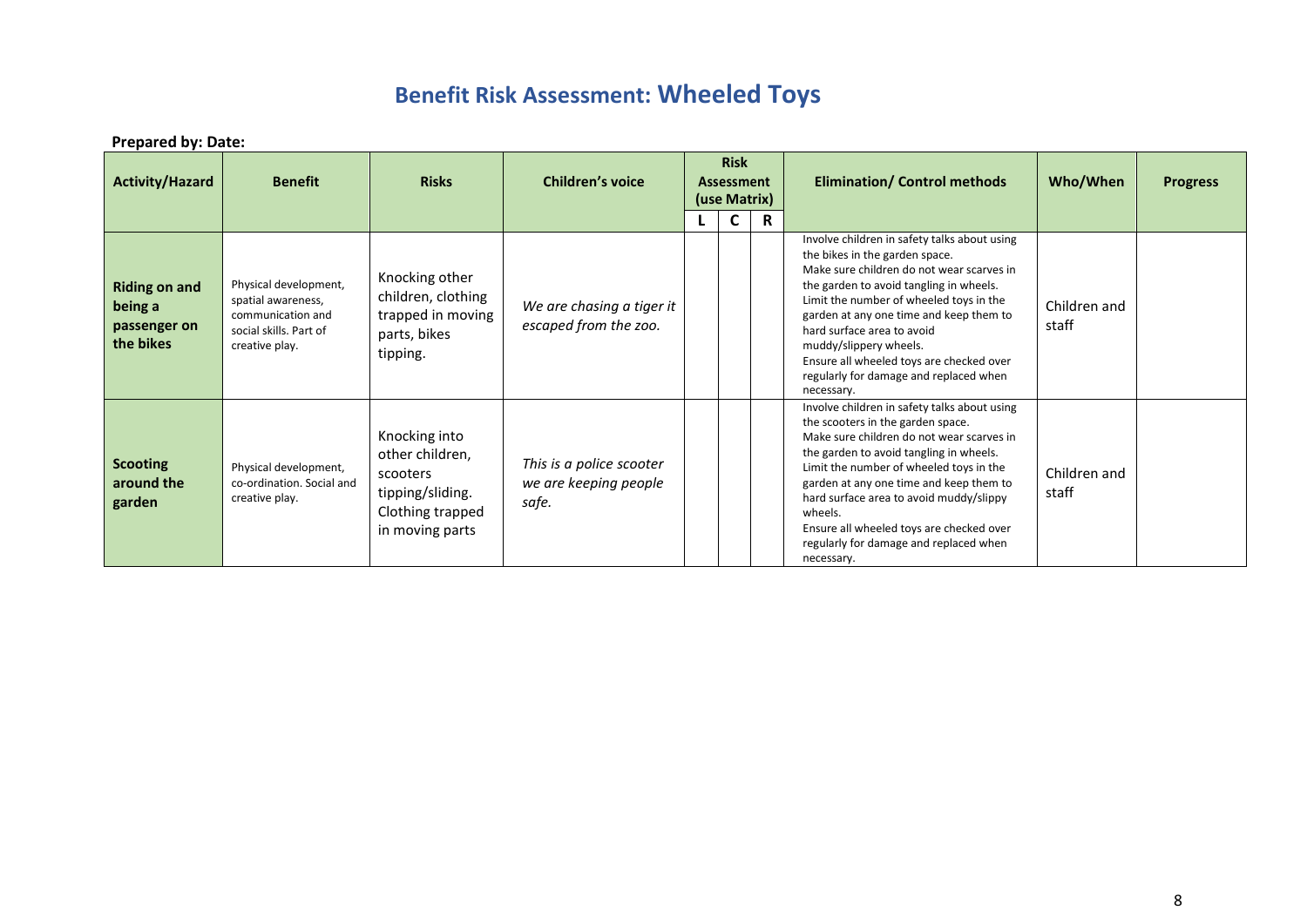# **Benefit Risk Assessment: Growing Beds/ Vegetable Garden**

| <b>Activity/Hazard</b>          | <b>Benefit</b>                                                                                                                                    | <b>Risks</b>                                                   | <b>Children's voice</b>                         |  | <b>Risk</b><br><b>Assessment</b> |   | (use Matrix)                                                                                                                                                                                                                                                           |                                                 | <b>Elimination/ Control methods</b> | Who/When | <b>Progress</b> |
|---------------------------------|---------------------------------------------------------------------------------------------------------------------------------------------------|----------------------------------------------------------------|-------------------------------------------------|--|----------------------------------|---|------------------------------------------------------------------------------------------------------------------------------------------------------------------------------------------------------------------------------------------------------------------------|-------------------------------------------------|-------------------------------------|----------|-----------------|
|                                 |                                                                                                                                                   |                                                                |                                                 |  | C                                | R |                                                                                                                                                                                                                                                                        |                                                 |                                     |          |                 |
| <b>Contact with</b><br>soil     | Exposure to beneficial<br>bacteria to build a<br>healthy immune system.<br>Sensorial open ended<br>materials.<br>Normal childhood<br>experience.  | Ingesting soil                                                 | It's fun to get dirty<br>The mud feels good     |  |                                  |   | Provide hand washing facilities during and<br>after play.<br>Establish good handwashing routines.<br>Children encouraged to follow a no<br>consumption routine in this area                                                                                            | Staff<br>At the<br>beginning of<br>each session |                                     |          |                 |
| <b>Soil</b><br>contamination    | Children can be involved<br>in checking the area<br>before play creating a<br>sense of ownership and<br>raising awareness of<br>potential hazards | Ingesting/absorbing<br>contaminated soil                       | Tell the teacher if we<br>see something strange |  |                                  |   | Soil should be checked for contaminants<br>daily, before play.<br>This is part of the daily checklist<br>Children follow the no consumption rule in<br>this area.<br>Not using manure or any chemicals on the<br>garden or surrounding areas.                          | Staff<br>Part of daily<br>checklist             |                                     |          |                 |
| <b>Washing up</b><br>hands      | Children learn good<br>hygiene practices                                                                                                          | Wet areas<br>Slips and trips                                   | We need to wash the<br>mud off properly         |  |                                  |   | Provide washing facilities and at times of<br>extreme mud, provide rinsing facilities<br>outside.<br>Staff to monitor floor areas for water and<br>mop up when necessary.                                                                                              | Staff to<br>monitor                             |                                     |          |                 |
| <b>Using</b><br>gardening tools | Children develop safe<br>handling skills;<br>understand the purpose<br>of gardening tools.                                                        | Cuts/grazes from<br>using tools.<br>Poking or eye<br>injuries. | We need to dig up the<br>potatoes for our soup. |  |                                  |   | Ensure children are shown how to use the<br>tools safely and that they only work under<br>supervision when using sharp tools.<br>Make sure tools available are child sized and<br>appropriate.<br>Check all tools regularly for damage and<br>replace where necessary. | Staff and<br>children                           |                                     |          |                 |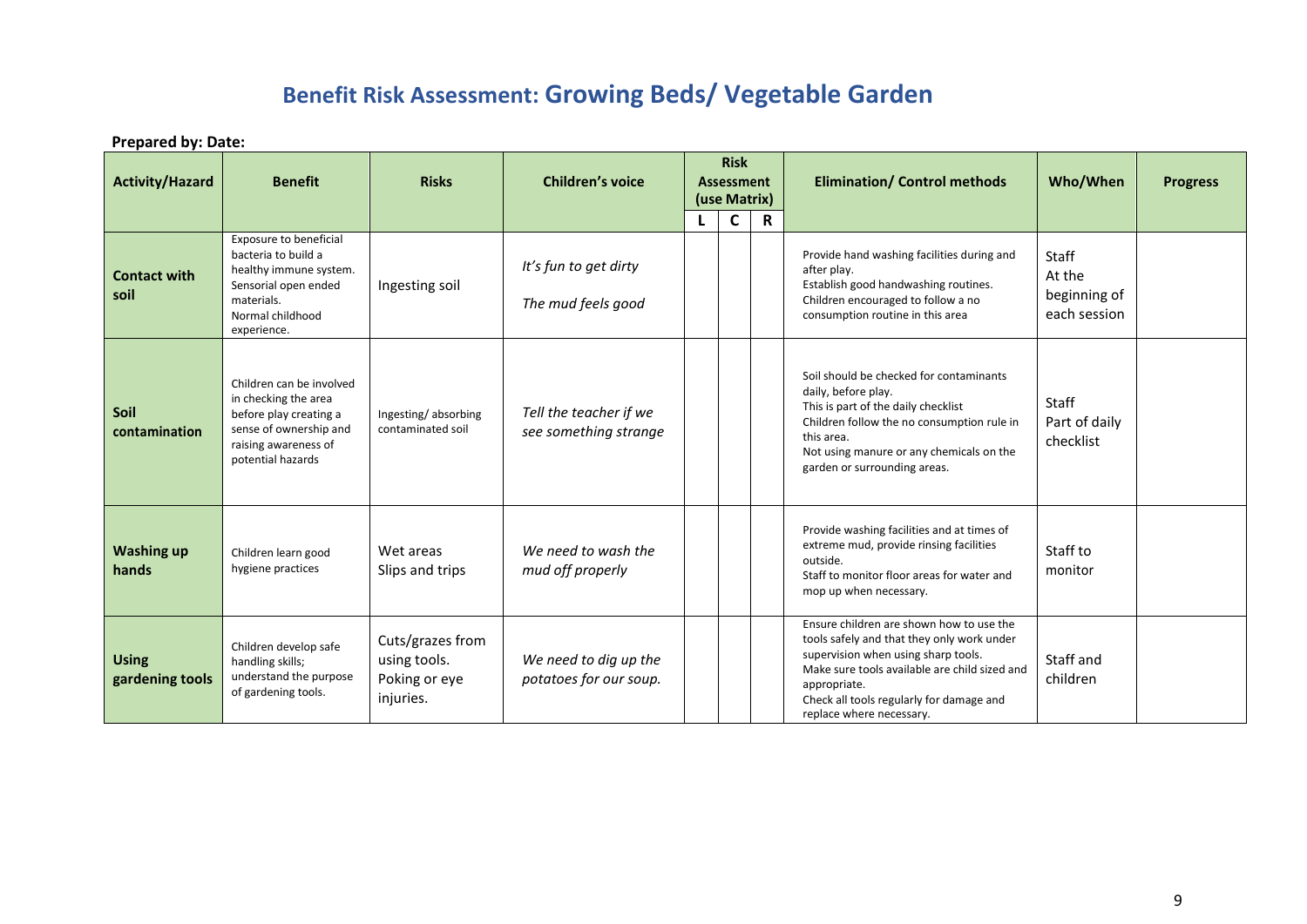| <b>Growing own</b><br>food to cook in<br>the<br>environment     | Scientific knowledge of<br>plants and growth cycles.<br>Understanding about<br>environmental issues.<br>Cooking and tasting a<br>variety of home-grown<br>foods. | Allergic reaction<br>to foods.                                                     | We made this leek and<br>potato soup with<br>vegetables that we<br>grew in our garden. |  | Ensure all information on allergies is stored<br>centrally and all staff are aware of known<br>allergens.<br>Parents to inform school of any changes and<br>updates and ensure all medication is in<br>school. Staff to check dates and ensure all<br>medication is stored centrally and in date.<br>Plan activities carefully for children with<br>allergies considering ingredients and<br>possible sources for reaction. Source<br>alternative safe ingredients where | Staff,<br>parents,<br>children |  |
|-----------------------------------------------------------------|------------------------------------------------------------------------------------------------------------------------------------------------------------------|------------------------------------------------------------------------------------|----------------------------------------------------------------------------------------|--|--------------------------------------------------------------------------------------------------------------------------------------------------------------------------------------------------------------------------------------------------------------------------------------------------------------------------------------------------------------------------------------------------------------------------------------------------------------------------|--------------------------------|--|
| <b>Cooking and</b><br>/or eating food<br>grown in the<br>garden | Knowledge of foods and<br>how they grow. An<br>understanding of healthy<br>diets.                                                                                | Allergic reaction<br>to food.<br>Consumption or<br>absorption of a<br>contaminant. | I didn't know potatoes<br>grew under the ground.                                       |  | necessary.<br>Children to understand not to put anything<br>in their mouths in this area.<br>Foods harvested to be washed and prepared<br>safely. Staff carrying out cooking activities<br>to have the relevant food hygiene<br>certification. (EYFS lead to ensure this is<br>kept up to date)<br>Children to be involved in safe food<br>preparation to develop their understanding.                                                                                   | Staff and<br>children          |  |
| Water                                                           | As above                                                                                                                                                         | Stagnant water,<br>consumption/<br>absorption of<br>contaminants                   | Don't really drink it, it<br>would be yucky!                                           |  | Water containers are emptied at the end of<br>each session/ day so they do not go<br>stagnant.<br>Water containers are emptied regularly and<br>check for contaminants.<br>Children are encouraged to follow a no<br>consumption routine in this area.<br>Children are made aware of the hazards of<br>stagnant water.                                                                                                                                                   | Staff to<br>monitor            |  |
| Wet/dirty<br>clothes                                            | Children become<br>responsible for their own<br>belongings<br>Children practice<br>changing clothes and<br>shoes                                                 | Children get cold                                                                  | We should wear old<br>mud suits and wellies                                            |  | School has a supply of mud suits and<br>wellies.<br>Parents are asked to supply coats that they<br>do not mind getting muddy.                                                                                                                                                                                                                                                                                                                                            | School<br>Parents              |  |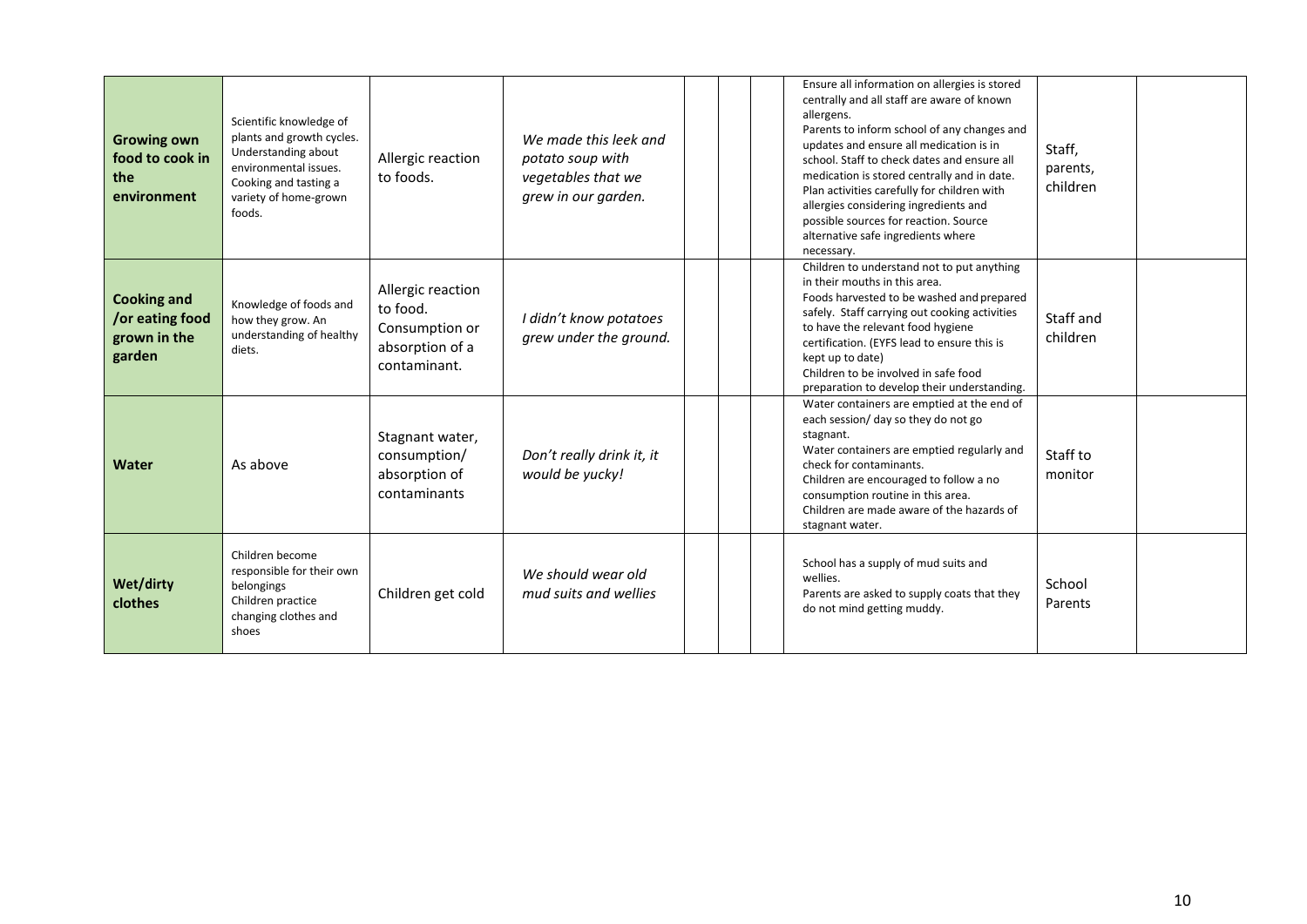# **Benefit Risk Assessment: Sand and Water**

| <b>Activity/Hazard</b>                             | <b>Benefit</b>                                                                                                                                       | <b>Risks</b>                                                                    | <b>Children's voice</b>                                                  | <b>Risk</b><br><b>Assessment</b> |             | <b>Elimination/ Control methods</b>                                                                                                                                                                                                             | Who/When              | <b>Progress</b> |
|----------------------------------------------------|------------------------------------------------------------------------------------------------------------------------------------------------------|---------------------------------------------------------------------------------|--------------------------------------------------------------------------|----------------------------------|-------------|-------------------------------------------------------------------------------------------------------------------------------------------------------------------------------------------------------------------------------------------------|-----------------------|-----------------|
|                                                    |                                                                                                                                                      |                                                                                 |                                                                          | (use Matrix)                     |             |                                                                                                                                                                                                                                                 |                       |                 |
| <b>Sand play</b>                                   | Sociable play, motor<br>skills, creative play,<br>language<br>development.                                                                           | Sand flipping up into<br>eyes.                                                  | We are digging for<br>treasure.                                          | $\mathsf{C}$                     | $\mathbf R$ | Talk to the children about playing together in<br>the sand and use the rhyme $-$ 'the sand stays<br>down low or out you go'<br>Monitor the number of children playing in the<br>sand pit and regulate if necessary.                             | Staff and<br>children |                 |
| <b>Slipping on loose</b><br>sand around the<br>pit | Children benefit from<br>playing in a large<br>sand pit and<br>connecting with the<br>material.                                                      | Children slip and<br>injury themselves on<br>loose sand<br>surrounding the pit. | I have to climb out<br>carefully and empty my<br>wellies into the pit.   |                                  |             | Adult to model how to empty sand from<br>wellies, into the sandpit.<br>Adults to monitor and clear the build-up of<br>sand around the pit.<br>Sweep sand from the walls into the sandpit<br>before the cover is placed over the sand.           | Staff                 |                 |
| Sand<br>contamination                              | Children can be<br>involved in checking<br>the area before play<br>creating a sense of<br>ownership and<br>raising awareness of<br>potential hazards | Ingesting/absorbing<br>contaminated sand                                        | Tell the teacher if we<br>see something strange                          |                                  |             | The cover needs to be in place at the end of<br>each day. Adults to remove the cover and<br>check for any contamination.<br>Area around the sandpit to be checked each<br>day for any contamination, rubbish blown in,<br>animal droppings etc. | Staff                 |                 |
| <b>Sand and water</b>                              | Sociable play,<br>motor skills,<br>creative play,<br>language<br>development.<br>Science and<br>mathematical<br>development.                         | Water or sand<br>splashed into<br>eyes,<br>consumption of<br>materials.         | Keep the sand down low<br>or away you go - we try<br>to do this          |                                  |             | Involve the children in setting the safety<br>rules in these areas.                                                                                                                                                                             | Staff and<br>children |                 |
| <b>Sand and water</b>                              | Sociable play,<br>motor skills,<br>creative play,<br>language<br>development.<br>Science and<br>mathematical<br>development.                         | Slipping on sand<br>and water on the<br>floor                                   | We need to be careful<br>if there is stuff on the<br>floor               |                                  |             | Staff to monitor these areas and encourage<br>children to spot and help clear spillages to<br>reduce the risk of slips.                                                                                                                         | Staff and<br>children |                 |
| Water tray play                                    | Science exploration<br>on water movement,<br>maths capacity,<br>motor skill<br>development in<br>filling and pouring.                                | Children become<br>wet and cold                                                 | I love when the water<br>spills over the top $-$ it's<br>like a volcano. |                                  |             | Staff to consider the temperature outside<br>before placing water trays out. If children<br>are playing at the water ensure cover-ups<br>are available to use.                                                                                  | Staff and<br>children |                 |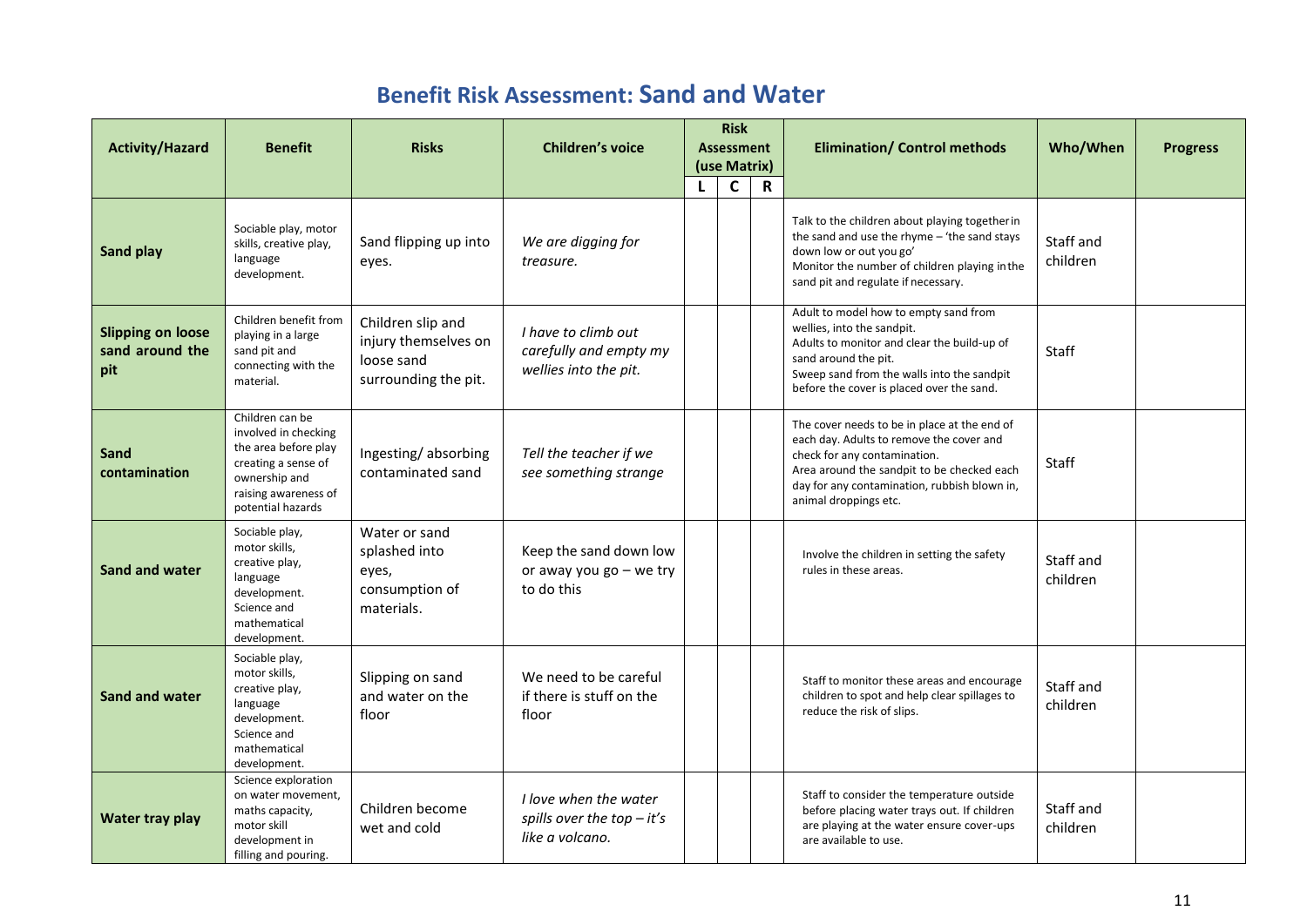| Water             | As above<br>Offer creativity in the                                              | Water is dirty or<br>contaminated                        | The water is dirty.<br>I love the water mill it                      | All water trays to be emptied at the end of<br>the session/day and refreshed with clean<br>Staff then<br>water each day. If children have<br>transported soil/sand or other materials into<br>children<br>the water, then trays need to be washed<br>before they are refreshed.<br>Staff to ensure all water toys are drained |  |
|-------------------|----------------------------------------------------------------------------------|----------------------------------------------------------|----------------------------------------------------------------------|-------------------------------------------------------------------------------------------------------------------------------------------------------------------------------------------------------------------------------------------------------------------------------------------------------------------------------|--|
| <b>Water toys</b> | water play, can<br>facilitate maths and<br>science talk and<br>interactive play. | Toys hold water and<br>become mouldy or<br>contaminated. | spins round and round<br>when I pour the water<br>here.              | and left to dry overnight - toys are<br>Staff and<br>periodically sterilized and checked for<br>children<br>mould. Toys to be replaced when<br>necessary.                                                                                                                                                                     |  |
| Sprays/bubbles    | Aiming skills.<br>Blowing.<br>Coordination.                                      | Bubble solution or<br>spray in the eye.                  | I love watching the<br>bubbles go across the<br>garden then they pop | Staff to involve children in assessing the<br>Staff and<br>risks of blowing bubbles or spraying water<br>and look at how to do it safely.<br>children<br>Staff to supervise use of bubbles.                                                                                                                                   |  |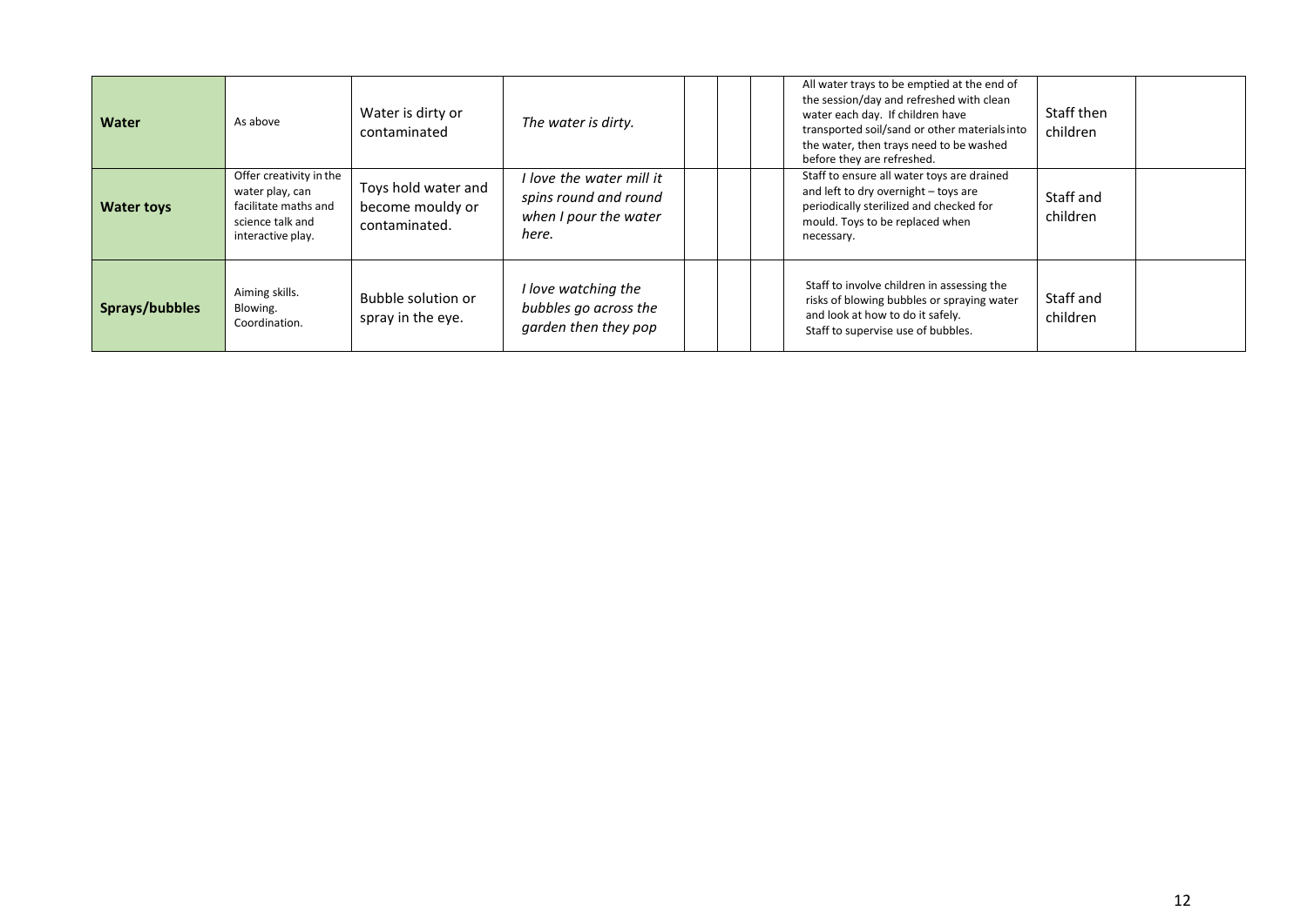# **Benefit Risk Assessment: Bug hotel**

|                                  |                                                                                                          |                                                                                                                                                                                                                                                                                                                                                                                                                                             |                                                   | <b>Risk</b>       |             |                                                                                                                                                                                                                                                                                    |                                                                                                      |                 |
|----------------------------------|----------------------------------------------------------------------------------------------------------|---------------------------------------------------------------------------------------------------------------------------------------------------------------------------------------------------------------------------------------------------------------------------------------------------------------------------------------------------------------------------------------------------------------------------------------------|---------------------------------------------------|-------------------|-------------|------------------------------------------------------------------------------------------------------------------------------------------------------------------------------------------------------------------------------------------------------------------------------------|------------------------------------------------------------------------------------------------------|-----------------|
| <b>Activity/Hazard</b>           | <b>Benefit</b>                                                                                           | <b>Risks</b>                                                                                                                                                                                                                                                                                                                                                                                                                                | <b>Children's voice</b>                           | <b>Assessment</b> |             | <b>Elimination/ Control methods</b>                                                                                                                                                                                                                                                | Who/When                                                                                             | <b>Progress</b> |
|                                  |                                                                                                          |                                                                                                                                                                                                                                                                                                                                                                                                                                             |                                                   | (use Matrix)      |             |                                                                                                                                                                                                                                                                                    |                                                                                                      |                 |
|                                  |                                                                                                          |                                                                                                                                                                                                                                                                                                                                                                                                                                             |                                                   | $\mathsf{C}$      | $\mathbf R$ |                                                                                                                                                                                                                                                                                    |                                                                                                      |                 |
| Leafs and sticks in<br>bug hotel | The leafs and sticks<br>encourage bugs for<br>the children to explore                                    | Bacteria and<br>viruses, sharp sticks                                                                                                                                                                                                                                                                                                                                                                                                       | Look! A woodlouse in<br>the leafs.                |                   |             | Explain to the children that they must<br>wash their hands after playing in the bug<br>hotel.<br>Do not put your hands in your mouth.<br>Do not put the leaves and sticks in your<br>mouth.<br>Do not pick up the leaves and sticks and<br>disturb the creature's home.            | Staff and<br>children                                                                                |                 |
| <b>Snails</b>                    | The children get to<br>explore the features of<br>a snail and observe<br>them exploring the<br>bug hotel | E. coli                                                                                                                                                                                                                                                                                                                                                                                                                                     | A snail! Look at its shell<br>and long foot.      |                   |             | Give the children warning and tell them to<br>keep their hands away from their mouth.<br>Wash hands once finished with the activity.                                                                                                                                               | Staff and<br>children                                                                                |                 |
| <b>Beetles</b>                   | The children get to<br>experience different<br>beetles and their<br>features                             | Beetle jaws - sharp<br>centipedes jaws                                                                                                                                                                                                                                                                                                                                                                                                      | I love this beetle. Look at<br>all of the colours |                   |             | Provide brushes to put creatures into bug<br>boxes for viewing. Give warning about shard<br>jaws and clear instructions on handling and<br>viewing.                                                                                                                                |                                                                                                      |                 |
| <b>Insect Sting</b>              |                                                                                                          | A bee or wasp sting<br>may cause a large<br>swelling at the site<br>of the sting. This is<br>not dangerous<br>provided that the<br>sting site is not on<br>the face or in the<br>airway that might be<br>obstructed by the<br>swelling. A few<br>people (less than<br>0.5% of the U.K.<br>population) may<br>experience a severe,<br>generalised allergic<br>reaction known as<br>anaphylaxis. The<br>bee leaves its<br>stinger (with venom |                                                   |                   |             | Wear shoes at all times when outdoors.<br>If a bee or wasp comes near, do not try and<br>swat the insect but move away slowly and<br>calmly.<br>If the insect lands on you, try not to panic.<br>Keep calm and be patient. The insect will<br>usually fly away after a few seconds | Stay calm<br>Send for the<br>first aider on<br>duty giving<br>the name of<br>the pupil and<br>class. |                 |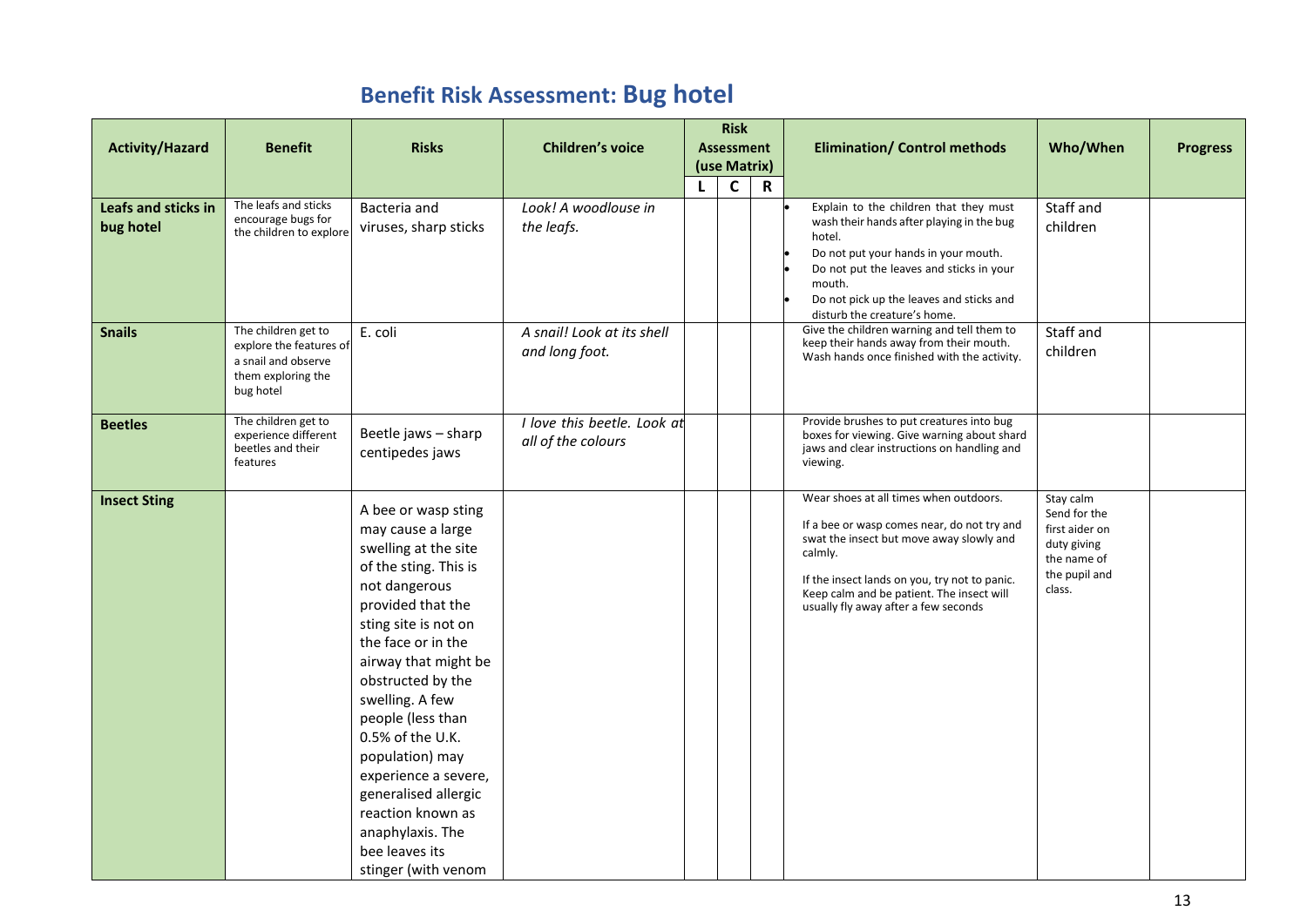| sac attached) in the |  |  |  |
|----------------------|--|--|--|
| victim. Because it   |  |  |  |
| takes a few minutes  |  |  |  |
| for all the venom to |  |  |  |
| be injected, quick   |  |  |  |
| removal of the       |  |  |  |
| stinger is important |  |  |  |
| and can be done      |  |  |  |
| with one quick       |  |  |  |
| scrape of the        |  |  |  |
| fingernail.          |  |  |  |

## **Benefit Risk Assessment: Construction area**

| <b>Activity/Hazard</b>                                                                 | <b>Benefit</b>                                                                                                                               | <b>Risks</b>  | <b>Children's voice</b>                                             | <b>Risk</b><br><b>Assessment</b><br>(use Matrix) |  |    | <b>Elimination/ Control methods</b>                                                                                                                                                                                                                                                 | Who/When               | <b>Progress</b> |
|----------------------------------------------------------------------------------------|----------------------------------------------------------------------------------------------------------------------------------------------|---------------|---------------------------------------------------------------------|--------------------------------------------------|--|----|-------------------------------------------------------------------------------------------------------------------------------------------------------------------------------------------------------------------------------------------------------------------------------------|------------------------|-----------------|
|                                                                                        |                                                                                                                                              |               |                                                                     |                                                  |  | R. |                                                                                                                                                                                                                                                                                     |                        |                 |
| <b>Sticks</b>                                                                          | Gross motor skills,<br>enhance children's<br>imaginative play                                                                                | Twigs in eyes | I am going to use this<br>stick as a flag pole on<br>my pirate ship |                                                  |  |    | Explain to the children that sticks need to<br>be kept down low. The children will be<br>provided with large open space to handle<br>large sticks. The children will be reminded<br>and encouraged to be aware of other<br>children around them.                                    | Staff and<br>children. |                 |
| Gravel, pebbles,<br>woodchip, nuts<br>and bolts other<br>pieces of natural<br>material | Fine and gross<br>motor skills are<br>developed<br>The connection to<br>nature<br>The opportunity to use<br>imagination using<br>loose parts | Choking       | These bolts are going<br>to fix the aeroplane                       |                                                  |  |    | Any children who are likely to explore<br>putting things into their mouths are<br>identified and given greater supervision in<br>this area<br>Children encouraged to follow a no<br>consumption rule in this area<br>Model to the children how to use<br>the nuts and bolts safely. | Staff                  |                 |